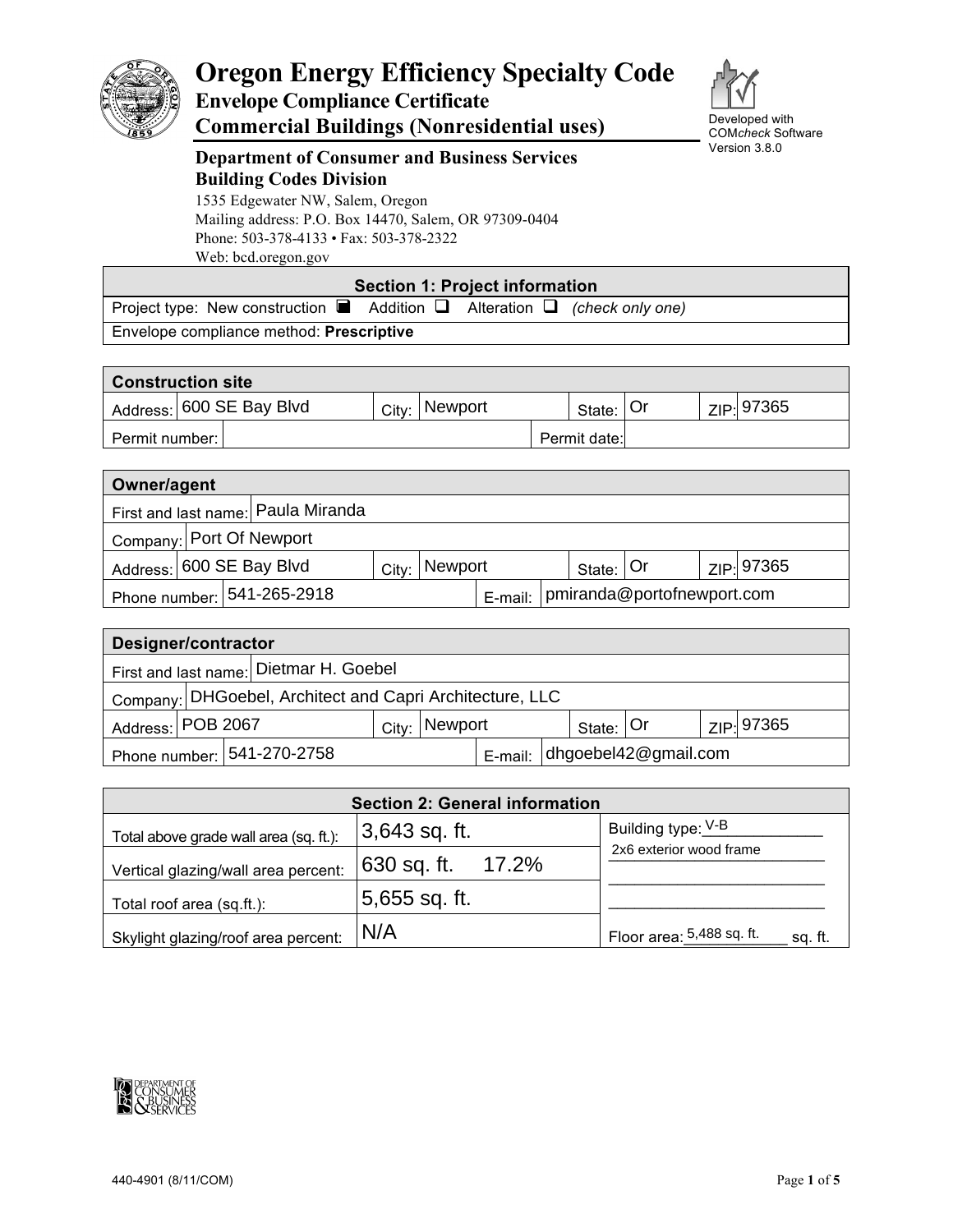| <b>Section 3: Requirements checklist</b>      |                                           |                                    |                                          |  |
|-----------------------------------------------|-------------------------------------------|------------------------------------|------------------------------------------|--|
| <b>List GROSS</b><br><b>AREA</b><br>(sq. ft.) |                                           | Min. R-value<br>or max.<br>U-value | <b>Proposed</b><br>R-value or<br>U-value |  |
|                                               | <b>ROOFS</b>                              |                                    |                                          |  |
|                                               | Insulation entirely above deck            | R-20ci                             |                                          |  |
|                                               | Metal buildings (with R-5 thermal blocks) | $R-13 + R-13$                      |                                          |  |
| 5,488 sq.ft.                                  | Attic and other                           | R-38                               | R-38                                     |  |

## **WALLS, ABOVE GRADE** (Masonry and concrete values effective until Jan. 1, 2012)

|              | Masonry (min. 8") with integral vermiculite or equivalent<br>insulation (max glazing 15%) |                          |            |
|--------------|-------------------------------------------------------------------------------------------|--------------------------|------------|
|              | Masonry (min. 8") with integral rigid insulation inserts                                  |                          |            |
|              | (max glazing 30%)                                                                         |                          |            |
|              | Masonry (min. 8") with interior insulation (max glazing 30%)                              | $R-11$                   |            |
|              | Concrete (min. 6") with interior insulation (max glazing 30%)                             | $R-11$                   |            |
|              | Masonry (min. 8") with continuous exterior insulation<br>(max glazing 15%)                | R-1.4ci                  |            |
|              | Masonry (min. 8") with continuous exterior insulation<br>(max glazing 30%)                | R-2.8ci                  |            |
|              | Concrete (min. 6") with continuous exterior insulation<br>(max glazing 15%)               | R-1.4ci                  |            |
|              | Concrete (min. 6") with continuous exterior insulation<br>(max glazing 30%)               | R-2.8ci                  |            |
|              | Metal building (max glazing 30%)                                                          | $R-13+$<br>R-5.6ci       |            |
|              | Metal framed (max glazing 30%)                                                            | $R-13+$<br>R-7.5ci       |            |
| 3,643 sq.ft. | Wood framed and other (max glazing 30%)                                                   | $R-13+$<br>R-3.8ci       | $R-21$     |
|              | <b>WALLS, BELOW GRADE</b>                                                                 |                          |            |
|              | Below grade wall                                                                          | R-7.5ci                  |            |
|              | <b>FLOORS</b>                                                                             |                          |            |
|              | Mass                                                                                      | R-10ci                   |            |
| 5,488 sq.ft. | Joist/Framing (steel/wood)                                                                | $R-30$                   | $R-30$     |
|              | <b>SLAB-ON-GRADE FLOORS</b>                                                               |                          |            |
|              | Unheated slabs                                                                            | <b>NR</b>                |            |
|              | <b>Heated slabs</b>                                                                       | R-15 for 24<br>in. below |            |
|              | <b>OPAQUE DOORS</b>                                                                       |                          |            |
| 84 sq.ft.    | Swinging                                                                                  | $U-0.70$                 | $U - 0.70$ |
|              | Roll-up or sliding                                                                        | $U-0.50$                 |            |
|              | <b>VERTICAL FENESTRATION</b>                                                              |                          |            |
|              | Framing materials other than metal with or without metal<br>reinforcement or cladding     | $U - 0.35$               |            |
|              | Metal framing with or without thermal break                                               |                          |            |
|              | Curtain wall/storefront                                                                   | $U-0.45$                 |            |
| 42 sq. ft.   | Entrance door                                                                             | $U-0.80$                 | $U - 0.80$ |
|              | All other                                                                                 | $U - 0.46$               |            |
|              | <b>SKYLIGHTS</b> (max glazing 3%)                                                         | $U-0.60$                 |            |
|              | <b>SHGC</b> (Applicable to all vertical fenestration and skylights)                       | 0.40                     |            |

Г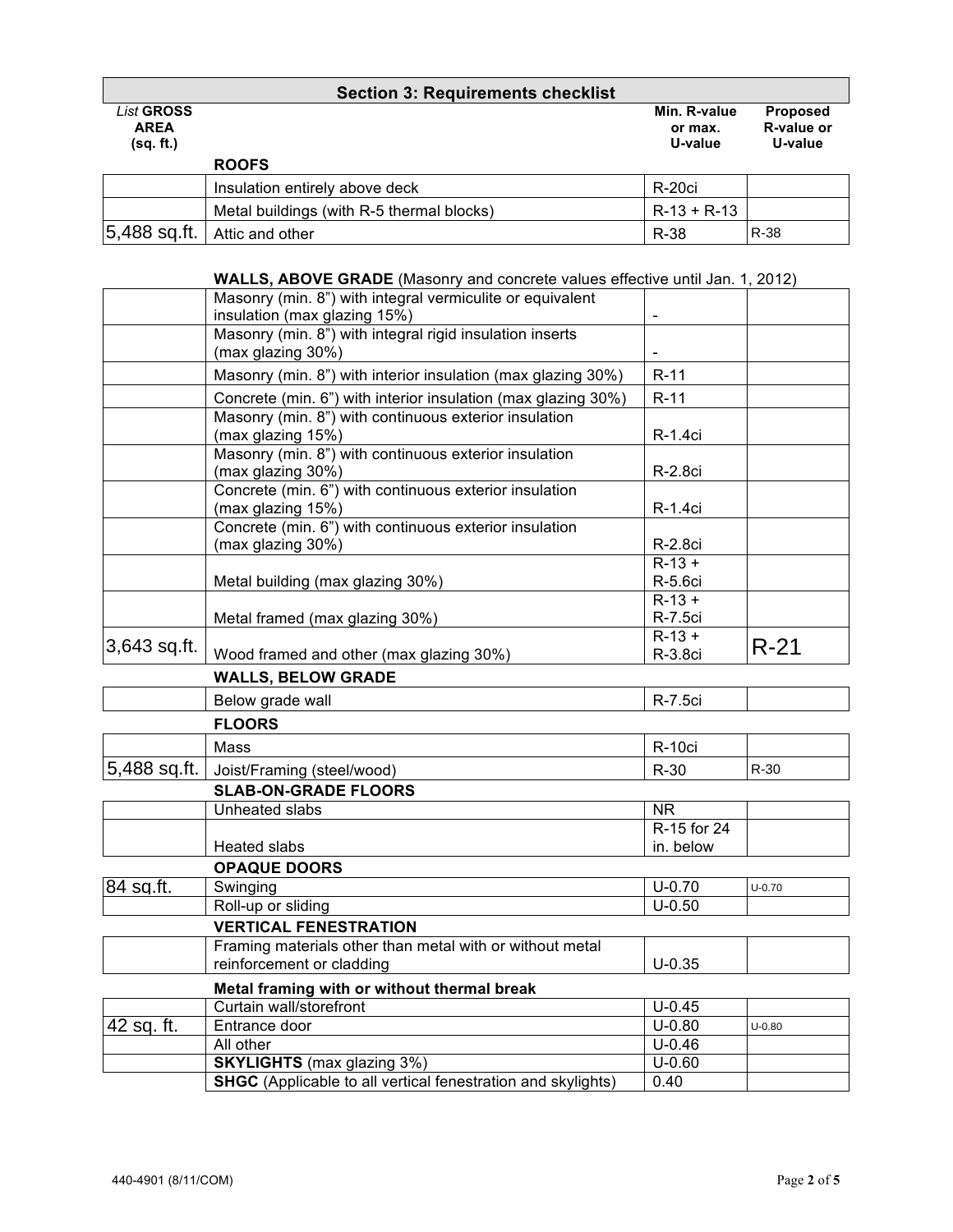#### **Fenestration product rating:**

- **■** [303.1.3] U-factors of fenestration products (windows, doors, and skylights) are determined in accordance with NFRC 100 by an accredited, independent laboratory, and labeled and certified by the manufacturer or are determined using the commercial size category values listed in Chapter 15 of the 2009 ASHRAE Handbook of Fundamentals, Table No. 4 and shall include the effects of the window frame. The temporary label affixed to the fenestration products must not be removed prior to inspection.
	- *Exceptions:*
	- o *Site-built fenestration products shall have a single certificate specifying glazing type, special coatings, spacers, gas fills, center-of-glass and overall U-factor, and center-of-glass solar heat gain coefficient (SHGC) for every type of site built glass used. These certificates shall be maintained on the jobsite and made available to the inspector.*

Location in plans/specs where compliance can be identified (enter NA if not applicable): \_\_\_\_\_\_\_\_ dentified in the specification book

 $\mathcal{L}_\mathcal{L} = \{ \mathcal{L}_\mathcal{L} = \{ \mathcal{L}_\mathcal{L} = \{ \mathcal{L}_\mathcal{L} = \{ \mathcal{L}_\mathcal{L} = \{ \mathcal{L}_\mathcal{L} = \{ \mathcal{L}_\mathcal{L} = \{ \mathcal{L}_\mathcal{L} = \{ \mathcal{L}_\mathcal{L} = \{ \mathcal{L}_\mathcal{L} = \{ \mathcal{L}_\mathcal{L} = \{ \mathcal{L}_\mathcal{L} = \{ \mathcal{L}_\mathcal{L} = \{ \mathcal{L}_\mathcal{L} = \{ \mathcal{L}_\mathcal{$ 

- **[303.1.3]** Solar heat gain coefficient (SHGC) of glazed fenestration products (windows, glazed doors, and skylights) shall be determined in accordance with NFRC 200 by an accredited, independent laboratory, and labeled and certified by the manufacturer or be determined using the SHGC in Chapter 15 of the 2009 ASHRAE Handbook of Fundamentals, Table No. 10. The overall values must consider type of frame material and operator for the SHGC at normal incidence.
	- *Exceptions:*
	- o *Site-built fenestration products shall have a single certificate specifying glazing type, special coatings, spacers, gas fills, center-of-glass and overall U-factor, and center-of-glass SHGC for every type of site-built glass used. These certificates shall be maintained on the jobsite and made available to the inspector.*

Location in plans/specs where compliance can be identified (enter NA if not applicable): \_\_\_\_\_\_\_\_\_ dentified in specification book

#### **Air leakage, insulation, and component certification:**

 **[502.4.3] Sealing of the building envelope.** Openings and penetrations in the building envelope are sealed with ■ caulking materials or closed with gasketing systems compatible with the construction materials and location. Joints and seams are sealed in the same manner of taped or covered with a moisture vapor-permeable wrapping material. Sealing materials spanning joints between construction materials allow for expansion and contraction of the construction materials.

 $\mathcal{L}_\mathcal{L} = \mathcal{L}_\mathcal{L} = \mathcal{L}_\mathcal{L} = \mathcal{L}_\mathcal{L} = \mathcal{L}_\mathcal{L} = \mathcal{L}_\mathcal{L} = \mathcal{L}_\mathcal{L} = \mathcal{L}_\mathcal{L} = \mathcal{L}_\mathcal{L} = \mathcal{L}_\mathcal{L} = \mathcal{L}_\mathcal{L} = \mathcal{L}_\mathcal{L} = \mathcal{L}_\mathcal{L} = \mathcal{L}_\mathcal{L} = \mathcal{L}_\mathcal{L} = \mathcal{L}_\mathcal{L} = \mathcal{L}_\mathcal{L}$ 

Location in plans/specs where compliance can be identified (enter NA if not applicable): \_\_\_\_\_ Indicated in the specification book

 **[502.4.1] Window and door assemblies.** The air leakage of window and sliding or swinging door assemblies ■ that are part of the building envelope are determined in accordance with AAMA/WDMA/CSA 101/I.S.2/A440, NFRC 400 by an accredited, independent laboratory, and labeled and certified by the manufacturer. *Exceptions:*

 $\mathcal{L}_\mathcal{L} = \mathcal{L}_\mathcal{L} = \mathcal{L}_\mathcal{L} = \mathcal{L}_\mathcal{L} = \mathcal{L}_\mathcal{L} = \mathcal{L}_\mathcal{L} = \mathcal{L}_\mathcal{L} = \mathcal{L}_\mathcal{L} = \mathcal{L}_\mathcal{L} = \mathcal{L}_\mathcal{L} = \mathcal{L}_\mathcal{L} = \mathcal{L}_\mathcal{L} = \mathcal{L}_\mathcal{L} = \mathcal{L}_\mathcal{L} = \mathcal{L}_\mathcal{L} = \mathcal{L}_\mathcal{L} = \mathcal{L}_\mathcal{L}$ 

o *Site-constructed windows and doors that are weather stripped or sealed in accordance with Section 502.4.3*.

Location in plans/specs where compliance can be identified (enter NA if not applicable): \_\_\_\_\_\_\_\_ dentified in the specification book

 **[502.4.2] Curtain wall, storefront glazing and commercial entrance doors.** Curtain wall, storefront glazing and commercial-glazed swinging entrance doors. and revolving doors are tested for air leakage in accordance with ASTM E 283. For curtain walls and storefront grazing, the maximum air leakage rate is 0.3 cubic foot per minute per square foot of fenestration area. For commercial glazed swinging entrance doors and revolving doors, the maximum air leakage rate is 1.00 cfm/ft2 of door area.

 $\mathcal{L}_\mathcal{L} = \mathcal{L}_\mathcal{L} = \mathcal{L}_\mathcal{L} = \mathcal{L}_\mathcal{L} = \mathcal{L}_\mathcal{L} = \mathcal{L}_\mathcal{L} = \mathcal{L}_\mathcal{L} = \mathcal{L}_\mathcal{L} = \mathcal{L}_\mathcal{L} = \mathcal{L}_\mathcal{L} = \mathcal{L}_\mathcal{L} = \mathcal{L}_\mathcal{L} = \mathcal{L}_\mathcal{L} = \mathcal{L}_\mathcal{L} = \mathcal{L}_\mathcal{L} = \mathcal{L}_\mathcal{L} = \mathcal{L}_\mathcal{L}$  $\mathcal{L}_\mathcal{L} = \mathcal{L}_\mathcal{L} = \mathcal{L}_\mathcal{L} = \mathcal{L}_\mathcal{L} = \mathcal{L}_\mathcal{L} = \mathcal{L}_\mathcal{L} = \mathcal{L}_\mathcal{L} = \mathcal{L}_\mathcal{L} = \mathcal{L}_\mathcal{L} = \mathcal{L}_\mathcal{L} = \mathcal{L}_\mathcal{L} = \mathcal{L}_\mathcal{L} = \mathcal{L}_\mathcal{L} = \mathcal{L}_\mathcal{L} = \mathcal{L}_\mathcal{L} = \mathcal{L}_\mathcal{L} = \mathcal{L}_\mathcal{L}$ 

 $\mathcal{L}_\mathcal{L} = \mathcal{L}_\mathcal{L} = \mathcal{L}_\mathcal{L} = \mathcal{L}_\mathcal{L} = \mathcal{L}_\mathcal{L} = \mathcal{L}_\mathcal{L} = \mathcal{L}_\mathcal{L} = \mathcal{L}_\mathcal{L} = \mathcal{L}_\mathcal{L} = \mathcal{L}_\mathcal{L} = \mathcal{L}_\mathcal{L} = \mathcal{L}_\mathcal{L} = \mathcal{L}_\mathcal{L} = \mathcal{L}_\mathcal{L} = \mathcal{L}_\mathcal{L} = \mathcal{L}_\mathcal{L} = \mathcal{L}_\mathcal{L}$ 

Location in plans/specs where compliance can be identified (enter NA if not applicable):

 **[303.1.1] Building thermal envelope insulation.** An R-value identification mark is applied (by manufacturer) to ■ each piece insulation 12 inches or greater in width. Alternately, the insulation installers have provided a signed, dated, and posted certification listing the type, manufacturer, and R-value of insulation installed. Refer to code section for blown or sprayed insulation installation/setting depths and marker requirements.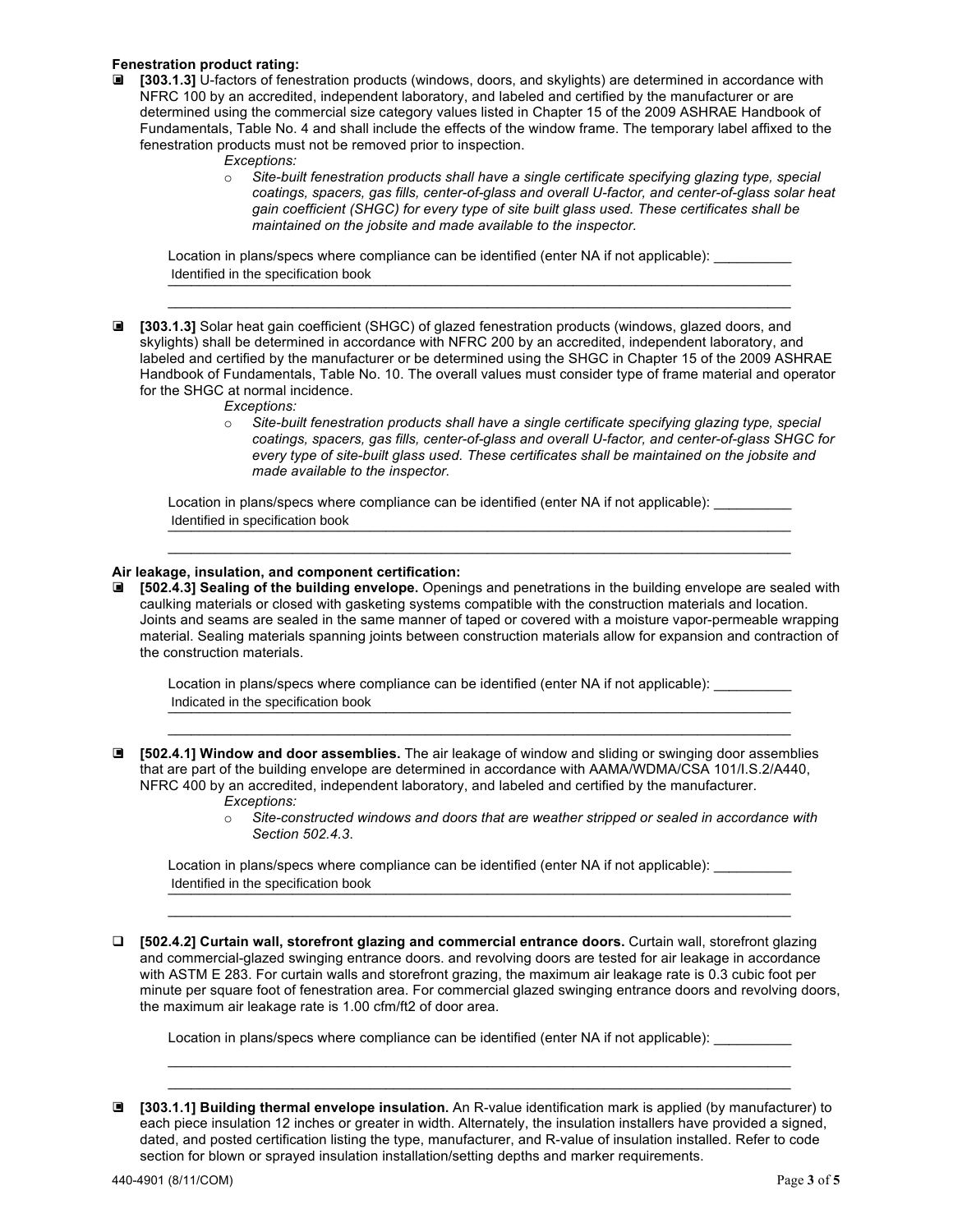- **[303.1.2] Insulation mark installation.** Insulating materials are installed such that the manufacturer's R-value mark is readily observable upon inspection.
- **[303.1.4] Insulation product rating.** The thermal resistance (R-value) of insulation has been determined in accordance with the U.S. FTC R-value rule.
- **[303.2] Installation.** All material, systems, and equipment are installed in accordance with the manufacturer's installation instructions and the International Building Code.
- **[502.4.4] Outdoor air intakes and exhaust openings.** Stair and elevator shaft vents and other outdoor air intakes and exhaust openings integral to the building envelope shall be equipped with not less than a Class I motorized, leakage-rated damper with a maximum leakage rate of 4 cfm per square foot at 1.0 inch water gauge when tested in accordance with AMCA 500D. Stair and shaft vent dampers shall be capable of being automatically closed during normal building operation and interlocked to open as required by fire and smoke detection systems.

Location in plans/specs where compliance can be identified (enter NA if not applicable): Deferred submittal experiments of the subset of the subset of the subset of the subset of the subset of the subset of the subset of the subset of the subset of the subset of the subset of the subset of the subset of the su

 $\mathcal{L}_\mathcal{L} = \mathcal{L}_\mathcal{L} = \mathcal{L}_\mathcal{L} = \mathcal{L}_\mathcal{L} = \mathcal{L}_\mathcal{L} = \mathcal{L}_\mathcal{L} = \mathcal{L}_\mathcal{L} = \mathcal{L}_\mathcal{L} = \mathcal{L}_\mathcal{L} = \mathcal{L}_\mathcal{L} = \mathcal{L}_\mathcal{L} = \mathcal{L}_\mathcal{L} = \mathcal{L}_\mathcal{L} = \mathcal{L}_\mathcal{L} = \mathcal{L}_\mathcal{L} = \mathcal{L}_\mathcal{L} = \mathcal{L}_\mathcal{L}$ 

 **[502.4.5] Loading dock weather seals.** Cargo doors and loading dock doors are equipped with weather seals to restrict infiltration when vehicles are parked in the doorway.

Location in plans/specs where compliance can be identified (enter NA if not applicable):

 **[502.4.7] Recessed lighting.** Recessed luminaires installed in the building thermal envelope are sealed to limit ■ air leakage between conditioned and unconditioned spaces. All recessed luminaires are IC-rated and labeled as meeting ASTM E 283. All recessed luminaires are sealed with a gasket or caulk between the housing and interior wall or ceiling covering.

 $\mathcal{L}_\mathcal{L} = \mathcal{L}_\mathcal{L} = \mathcal{L}_\mathcal{L} = \mathcal{L}_\mathcal{L} = \mathcal{L}_\mathcal{L} = \mathcal{L}_\mathcal{L} = \mathcal{L}_\mathcal{L} = \mathcal{L}_\mathcal{L} = \mathcal{L}_\mathcal{L} = \mathcal{L}_\mathcal{L} = \mathcal{L}_\mathcal{L} = \mathcal{L}_\mathcal{L} = \mathcal{L}_\mathcal{L} = \mathcal{L}_\mathcal{L} = \mathcal{L}_\mathcal{L} = \mathcal{L}_\mathcal{L} = \mathcal{L}_\mathcal{L}$  $\mathcal{L}_\mathcal{L} = \mathcal{L}_\mathcal{L} = \mathcal{L}_\mathcal{L} = \mathcal{L}_\mathcal{L} = \mathcal{L}_\mathcal{L} = \mathcal{L}_\mathcal{L} = \mathcal{L}_\mathcal{L} = \mathcal{L}_\mathcal{L} = \mathcal{L}_\mathcal{L} = \mathcal{L}_\mathcal{L} = \mathcal{L}_\mathcal{L} = \mathcal{L}_\mathcal{L} = \mathcal{L}_\mathcal{L} = \mathcal{L}_\mathcal{L} = \mathcal{L}_\mathcal{L} = \mathcal{L}_\mathcal{L} = \mathcal{L}_\mathcal{L}$ 

Location in plans/specs where compliance can be identified (enter NA if not applicable): Deferred submittal experiments of the subset of the subset of the subset of the subset of the subset of the subset of the subset of the subset of the subset of the subset of the subset of the subset of the subset of the su

 **[502.1.2] Masonry block walls with integral insulation have all cores filled.** At least 50 percent of cores are filled with vermiculite or equivalent fill insulation.

 $\mathcal{L}_\mathcal{L} = \mathcal{L}_\mathcal{L} = \mathcal{L}_\mathcal{L} = \mathcal{L}_\mathcal{L} = \mathcal{L}_\mathcal{L} = \mathcal{L}_\mathcal{L} = \mathcal{L}_\mathcal{L} = \mathcal{L}_\mathcal{L} = \mathcal{L}_\mathcal{L} = \mathcal{L}_\mathcal{L} = \mathcal{L}_\mathcal{L} = \mathcal{L}_\mathcal{L} = \mathcal{L}_\mathcal{L} = \mathcal{L}_\mathcal{L} = \mathcal{L}_\mathcal{L} = \mathcal{L}_\mathcal{L} = \mathcal{L}_\mathcal{L}$ 

 $\mathcal{L}_\mathcal{L} = \mathcal{L}_\mathcal{L} = \mathcal{L}_\mathcal{L} = \mathcal{L}_\mathcal{L} = \mathcal{L}_\mathcal{L} = \mathcal{L}_\mathcal{L} = \mathcal{L}_\mathcal{L} = \mathcal{L}_\mathcal{L} = \mathcal{L}_\mathcal{L} = \mathcal{L}_\mathcal{L} = \mathcal{L}_\mathcal{L} = \mathcal{L}_\mathcal{L} = \mathcal{L}_\mathcal{L} = \mathcal{L}_\mathcal{L} = \mathcal{L}_\mathcal{L} = \mathcal{L}_\mathcal{L} = \mathcal{L}_\mathcal{L}$  $\mathcal{L}_\mathcal{L} = \mathcal{L}_\mathcal{L} = \mathcal{L}_\mathcal{L} = \mathcal{L}_\mathcal{L} = \mathcal{L}_\mathcal{L} = \mathcal{L}_\mathcal{L} = \mathcal{L}_\mathcal{L} = \mathcal{L}_\mathcal{L} = \mathcal{L}_\mathcal{L} = \mathcal{L}_\mathcal{L} = \mathcal{L}_\mathcal{L} = \mathcal{L}_\mathcal{L} = \mathcal{L}_\mathcal{L} = \mathcal{L}_\mathcal{L} = \mathcal{L}_\mathcal{L} = \mathcal{L}_\mathcal{L} = \mathcal{L}_\mathcal{L}$ 

Location in plans/specs where compliance can be identified (enter NA if not applicable):

- **[502.4.6] Vestibules.** Doors that separate conditioned space from the exterior are protected with an enclosed vestibule, with all doors of the vestibule equipped with self-closing devices. Vestibules are designed so interior and exterior doors to not operate simultaneously.
	- *Exceptions:*
	- o *Doors not intended to be used as a building entrance door, such as doors to mechanical or electrical equipment rooms.*
	- o *Doors opening directly from a sleeping unit or dwelling unit.*
	- o *Doors that open directly from a space less than 3000 sq. ft. in area.*
	- o *Revolving doors.*
	- o *Doors used primarily to facilitate vehicular movement or material handling and adjacent personnel doors.*

Location in plans/specs where compliance can be identified (enter NA if not applicable): \_\_\_\_\_\_\_\_\_\_

 $\mathcal{L}_\mathcal{L} = \mathcal{L}_\mathcal{L} = \mathcal{L}_\mathcal{L} = \mathcal{L}_\mathcal{L} = \mathcal{L}_\mathcal{L} = \mathcal{L}_\mathcal{L} = \mathcal{L}_\mathcal{L} = \mathcal{L}_\mathcal{L} = \mathcal{L}_\mathcal{L} = \mathcal{L}_\mathcal{L} = \mathcal{L}_\mathcal{L} = \mathcal{L}_\mathcal{L} = \mathcal{L}_\mathcal{L} = \mathcal{L}_\mathcal{L} = \mathcal{L}_\mathcal{L} = \mathcal{L}_\mathcal{L} = \mathcal{L}_\mathcal{L}$  $\mathcal{L}_\mathcal{L} = \mathcal{L}_\mathcal{L} = \mathcal{L}_\mathcal{L} = \mathcal{L}_\mathcal{L} = \mathcal{L}_\mathcal{L} = \mathcal{L}_\mathcal{L} = \mathcal{L}_\mathcal{L} = \mathcal{L}_\mathcal{L} = \mathcal{L}_\mathcal{L} = \mathcal{L}_\mathcal{L} = \mathcal{L}_\mathcal{L} = \mathcal{L}_\mathcal{L} = \mathcal{L}_\mathcal{L} = \mathcal{L}_\mathcal{L} = \mathcal{L}_\mathcal{L} = \mathcal{L}_\mathcal{L} = \mathcal{L}_\mathcal{L}$ 

 $\mathcal{L}_\mathcal{L} = \mathcal{L}_\mathcal{L} = \mathcal{L}_\mathcal{L} = \mathcal{L}_\mathcal{L} = \mathcal{L}_\mathcal{L} = \mathcal{L}_\mathcal{L} = \mathcal{L}_\mathcal{L} = \mathcal{L}_\mathcal{L} = \mathcal{L}_\mathcal{L} = \mathcal{L}_\mathcal{L} = \mathcal{L}_\mathcal{L} = \mathcal{L}_\mathcal{L} = \mathcal{L}_\mathcal{L} = \mathcal{L}_\mathcal{L} = \mathcal{L}_\mathcal{L} = \mathcal{L}_\mathcal{L} = \mathcal{L}_\mathcal{L}$  $\mathcal{L}_\mathcal{L} = \mathcal{L}_\mathcal{L} = \mathcal{L}_\mathcal{L} = \mathcal{L}_\mathcal{L} = \mathcal{L}_\mathcal{L} = \mathcal{L}_\mathcal{L} = \mathcal{L}_\mathcal{L} = \mathcal{L}_\mathcal{L} = \mathcal{L}_\mathcal{L} = \mathcal{L}_\mathcal{L} = \mathcal{L}_\mathcal{L} = \mathcal{L}_\mathcal{L} = \mathcal{L}_\mathcal{L} = \mathcal{L}_\mathcal{L} = \mathcal{L}_\mathcal{L} = \mathcal{L}_\mathcal{L} = \mathcal{L}_\mathcal{L}$ 

**[103.2]** 'Other' components have supporting documentation for proposed U-factors.

Location in plans/specs where compliance can be identified (enter NA if not applicable):